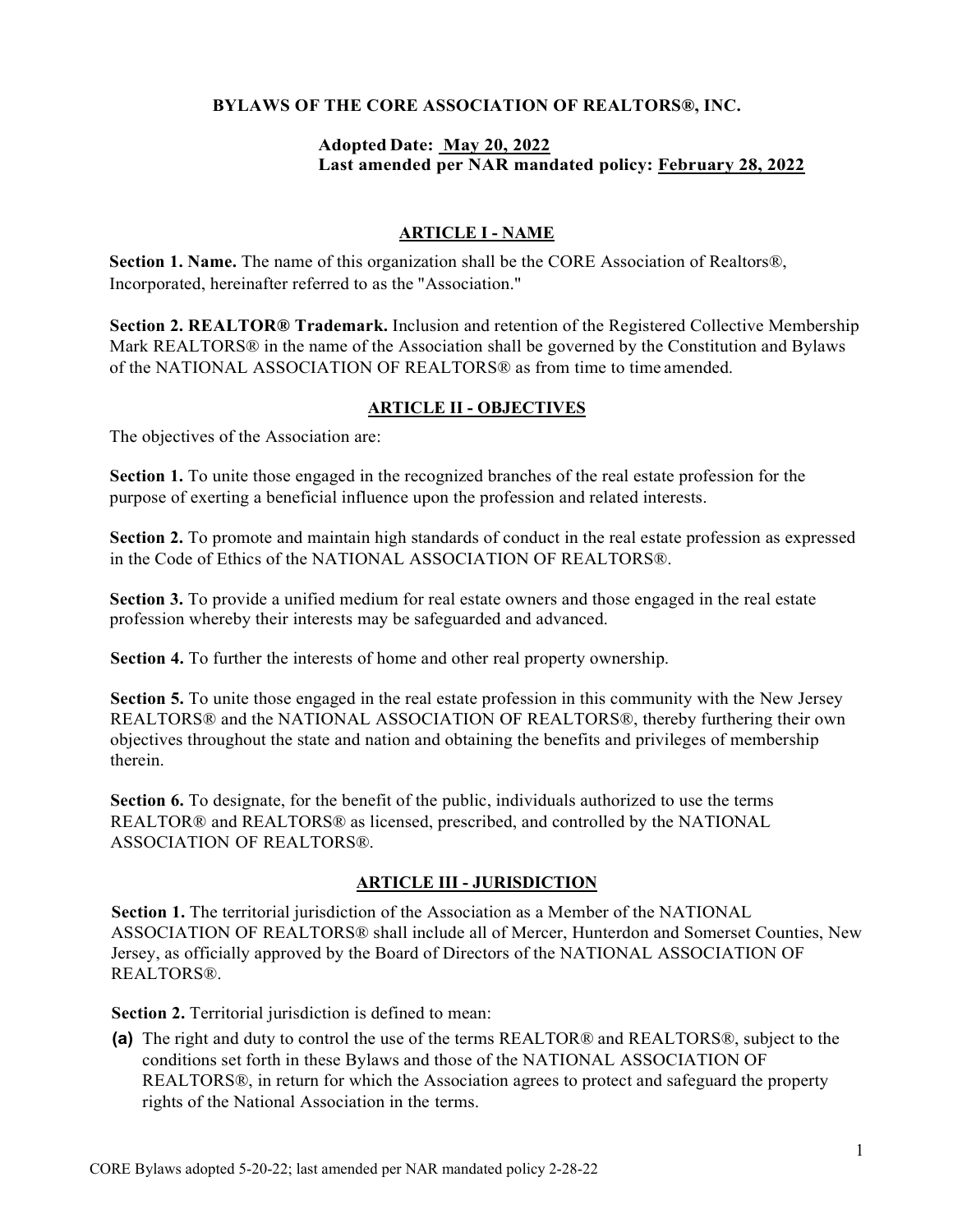#### ARTICLE IV - MEMBERSHIP

Section 1. There shall be six classes of members, as follows:

(a) REALTOR® Members. REALTOR® Members, whether primary or secondary shall be:

(1) Individuals who, as sole proprietors, partners, corporate. officers, or branch office managers, are engaged actively in the real estate profession, including buying, selling, exchanging, renting or leasing, managing, appraising for others for compensation, counseling, building, developing or subdividing real estate, and who maintain or are associated with an established real estate office in the state of New Jersey or a state contiguous thereto. All persons who are partners in a partnership, or all officers in a corporation who are actively engaged in the real estate profession within the state or a state contiguous thereto shall qualify for REALTOR® membership only, and each is required to hold REALTOR® membership (except as provided in the following paragraph) in an association of REALTORS® within the state or a state contiguous thereto, unless otherwise qualified for Institute Affiliate membership, as described in Section 1(b) of Article IV.

In the case of a real estate firm, partnership, or corporation, whose business activity is substantially all commercial, only those principals actively engaged in the real estate business in connection with the same office, or any other offices within the jurisdiction of the Association in which one of the firm's principals holds REALTOR® membership, shall be required to hold REALTOR® membership unless otherwise qualified for Institute Affiliate membership, as described in Section 1(b) of Article IV. (Amended 1/05)

NOTE: REALTOR® members may obtain membership in a "secondary" association in another state.

(2) Individuals who are engaged in the real estate profession other than as sole proprietors, partners, corporate officers, or branch office managers and are associated with a REALTOR® member and meet the qualifications set out in Article V.

(3) Franchise REALTOR® Membership. Corporate officers (who may be licensed or unlicensed) of a real estate brokerage franchise organization with at least one hundred fifty (150) franchisees located within the United States, its insular possessions and the commonwealth of Puerto Rico, elected to membership pursuant to the provisions in the NAR Constitution and Bylaws. Such individuals shall enjoy all of the rights, privileges, and obligations of REALTOR® membership (including compliance with the Code of Ethics) except: obligations related to association-mandated education, meeting attendance, or indoctrination classes or other similar requirements; the right to use the term REALTOR® in connection with their franchise organization's name; and the right to hold elective office in the local association, state association, and National Association. (Adopted 1/96)

(4) Primary and Secondary REALTOR® Members. An individual is a primary member if the Association pays state and National dues based on such member. An individual is a secondary member if state and National dues are remitted through another association. One of the principals in a real estate firm must be a Designated REALTOR® member of the Association in order for licensees affiliated with the firm to select the Association as their "primary" association.

(5) Designated REALTOR® Members. Each firm (or office in the case of firms with multiple office locations) shall designate in writing one REALTOR® member who shall be responsible for all duties and obligations of membership, including the obligation to arbitrate and mediate pursuant to Article 17 of the Code of Ethics and the payment of association dues (see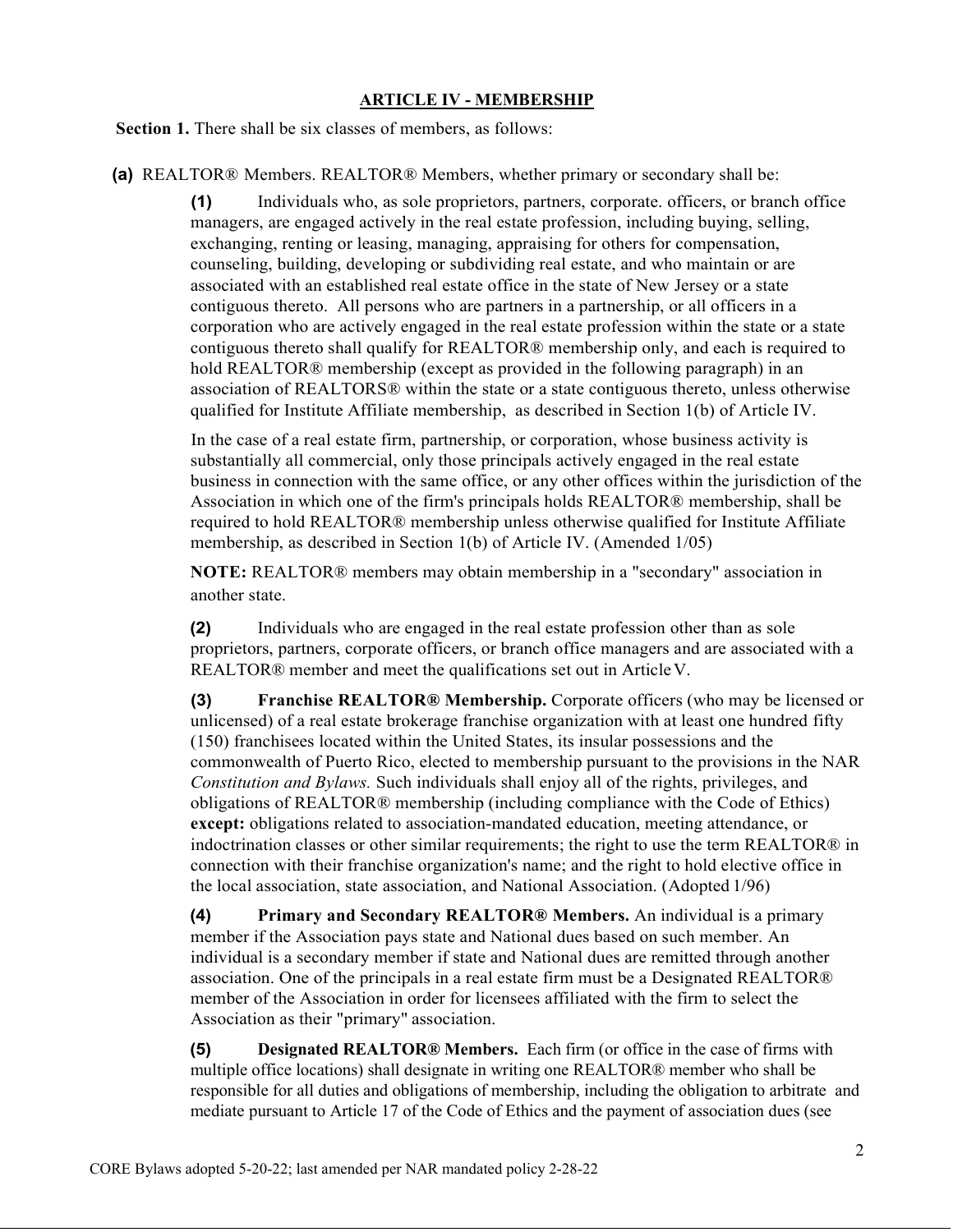Article X). The "Designated REALTOR®" must be a sole proprietor, partner, corporate officer, or branch office manager acting on behalf of the firm's principal(s), and must meet all other qualifications for REALTOR® membership. (See Article V, Section 2).

- (a) Institute Affiliate Members. Institute Affiliate members shall be individuals who hold a professional designation awarded by an Institute, Society, or Council affiliated with the NATIONAL ASSOCIATION OF REALTORS® that addresses a specialty area other than residential brokerage or individuals who otherwise hold a class of membership in such Institute, Society, or Council that confers the right to hold office. Any such individual, if otherwise eligible, may elect to hold REALTOR® or REALTOR-ASSOCIATE® membership, subject to payment of applicable dues for such membership. (Amended 1/02)
- (b) Affiliate Members. Affiliate members shall be real estate owners and other individuals or firms who, while not engaged in the real estate profession as defined in paragraphs (a) or (b) of this section, have interests requiring information concerning real estate and are in sympathy with the objectives of the Association.
- (c) Public Service Members. Public Service Members shall be individuals who are interested in the real estate profession as employees of or affiliated with educational, public utility, governmental or other similar organizations, but are not engaged in the real estate profession on their own account or in association with an established real estate business.
- (d) Honorary Members. Honorary members shall be individuals not engaged in the real estate profession who have performed notable service for the real estate profession, for the Association, or for the public.
- (e) Student Members. Student Members shall be individuals who are seeking an undergraduate or graduate degree with a specialization or major in real estate at institutions of higher learning, and who have completed at least two (2) years of college and at least one (1) college level course in real estate, but are not engaged in the real estate profession on their own account or not associated with an established real estate office.
- (f) Chief Elected Officer of the State Association. The current chief elected officer of the State Association of REALTORS® shall be a member in good standing without further payment of dues. At the direction of the association, the current chief elected officer of the State Association of REALTORS® may be the delegate who casts the vote for the Association at the Annual Meeting of the NATIONAL ASSOCIATION of REALTORS®.

Section 2. Privileges of REALTOR® Members REALTOR® members, whether primary or secondary, in good standing are entitled to vote and to hold elective office in the Association, and may use the term REALTOR®. For purposes of this section, the term "good standing" means the member satisfies the "Obligations of REALTOR® Members", is current with all financial and disciplinary obligations to the Association, has completed any new member requirements, and complies with NAR's trademark rules. (Amended 1/22)

Section 3. Obligation of REALTOR® Members It shall be the duty and responsibility of every REALTOR® member of the Association to safeguard and promote the standards, interests, and welfare of the Association and the real estate profession, and to protect against conduct that may cause a lack of public confidence in the real estate profession or in REALTORS®. REALTOR® members also must abide by the governing documents and policies of the Association, the State Association, and the NATIONAL ASSOCIATION OF REALTORS®, as well as the Code of Ethics of the NATIONAL ASSOCIATION OF REALTORS®, including the duty to arbitrate controversies arising out of real estate transactions as specified by Article 17 of the Code of Ethics, and in accordance with the procedures set forth in the Code of Ethics and Arbitration Manual.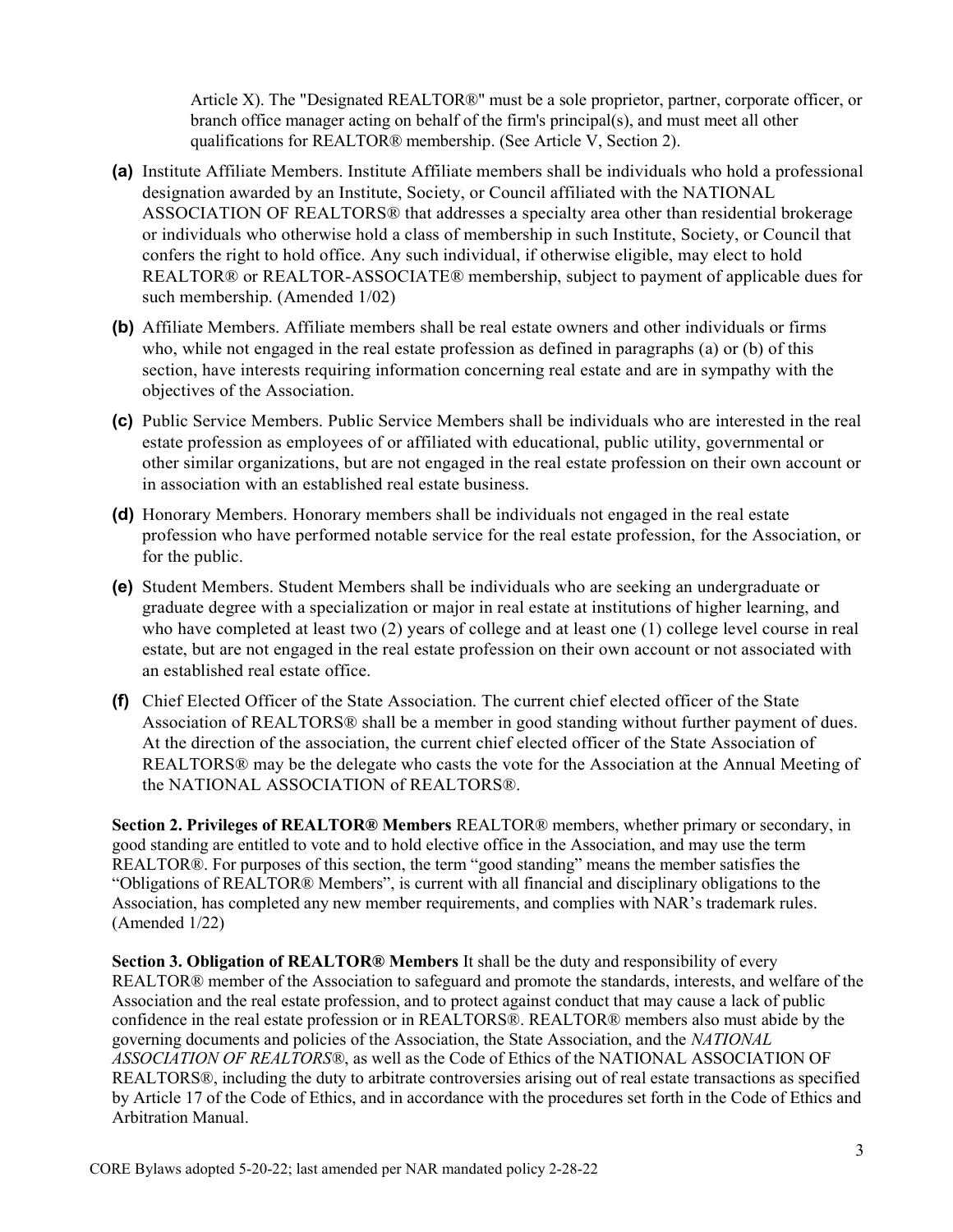Every REALTOR® member shall maintain a high level of integrity and adhere to the Association's membership criteria. Any violent act or threat of violence to person or property, hateful conduct, or acts of moral turpitude impacting the public shall not be tolerated and may be cause for disciplinary action, up to and including termination of membership. (Amended 1/22)

#### ARTICLE V- QUALIFICATION AND ELECTION

#### Section 1. Application

(a) An application for membership shall be made in such manner and form as may be prescribed by the Board of Directors and made available to anyone requesting it. The application form shall contain among the statements to be signed by the applicant (1) that applicant agrees as a condition to membership to thoroughly familiarize himself/herself with the Code of Ethics of the NATIONAL ASSOCIATION OF REALTORS®, the Constitutions, Bylaws, and Rules and Regulations of the Association, the State and National Associations, and if elected a member, will abide by the Constitutions and Bylaws and Rules and Regulations of the Association, State and National Associations and, if a REALTOR® member, will abide by the Code of Ethics of the NATIONAL ASSOCIATION OF REALTORS®, including the obligation to arbitrate and mediate controversies arising out of real estate transactions as specified by Article 17 of the Code of Ethics, and as further specified in the Code of Ethics and Arbitration Manual of the NATIONAL ASSOCIATION OF REALTORS®, as from time to time amended, and (2) that applicant consents that the Association, through its membership committee or otherwise, may invite and receive information and comment about applicant from any member or other persons, and that applicant agrees that any information and comment furnished to the Association by any person in response to the invitation shall be conclusively deemed to be privileged and not form the basis of any action for slander, libel, or defamation of character. The applicant shall, with the form of application, have access to a copy of the Bylaws, Constitution, Rules and Regulations, and Code of Ethics referred to above. (Amended 11/11)

## Section 2. Qualification

(a) An applicant for REALTOR® membership who is a sole proprietor, partner, corporate officer, or branch office manager of a real estate firm shall supply evidence satisfactory to the Association, through its membership committee or otherwise, that he/she is actively engaged in the real estate profession, and maintains a current, valid real estate broker's or salesperson's license or is licensed or certified by an appropriate state regulatory agency to engage in the appraisal of real property, has a place of business within the state or a state contiguous thereto (unless a secondary member), has no record of recent or pending bankruptcy(i), has no record of official sanctions involving unprofessional conduct (ii), agrees to complete a course of instruction covering the Bylaws and rules and regulations of the Association, the Bylaws of the State Association, and the Constitution and Bylaws and Code of Ethics of the NATIONAL ASSOCIATION OF REALTORS®, and shall pass such reasonable and nondiscriminatory written examination thereon, as may be required by the committee, and shall agree that if elected to membership, he/she will abide by such Constitution, Bylaws, rules and regulations, and Code of Ethics. (Amended 1/05)

(i) No recent or pending bankruptcy is intended to mean that the applicant or any real estate firm in which the applicant is a sole proprietor, general partner, corporate officer, or branch office manager, is not involved in any pending bankruptcy or insolvency proceedings or, has not been adjudged bankrupt in the past three (3) years. If a bankruptcy proceeding as described above exists, membership may not be rejected unless the Association establishes that its interests and those of its members and the public could not be adequately protected by requiring that the bankrupt applicant pay cash in advance for association and MLS fees for up to one (1) year from the date that membership is approved or from the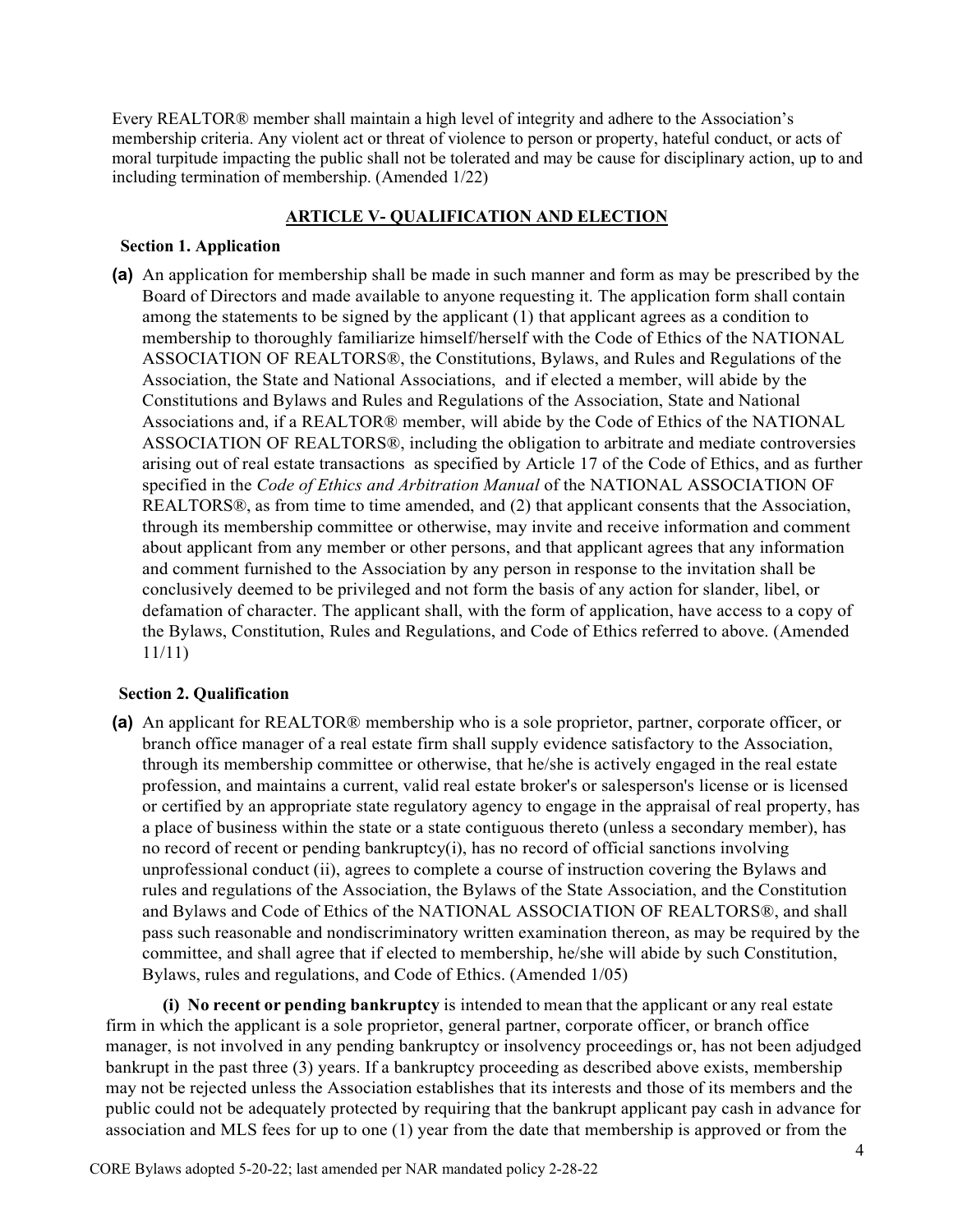date that the applicant is discharged from bankruptcy (whichever is later). In the event that an existing member initiates bankruptcy proceedings, the member may be placed on a "cash basis" from the date that bankruptcy is initiated until one (1) year from the date that the member has been discharged from bankruptcy.

(ii) No record of official sanctions involving unprofessional conduct is intended to mean that the Association may only consider judgments against the applicant within the past three (3) years of violations of (1) civil rights laws, (2) real estate license laws, and (3) or other laws prohibiting unprofessional conduct against the applicant rendered by the courts or other lawful authorities.

(a) Individuals who are actively engaged in the real estate profession other than as sole proprietors, partners, corporate officers, or branch office managers, or who are licensed as referral agents, in order to qualify for REALTOR® membership, shall at the time of application be associated either as an employee or as an independent contractor with a Designated REALTOR® member of the Association or a Designated REALTOR® member of another association (if a secondary member) and must maintain a current, valid real estate broker's or salesperson's license or be licensed or certified by an appropriate state regulatory agency to engage in the appraisal of real property, has no record of official sanctions involving unprofessional conduct, shall complete a course of instruction covering the Bylaws and rules and regulations of the Association, the Bylaws of the State Association, and the Constitution and Bylaws and Code of Ethics of the NATIONAL ASSOCIATION OF REALTORS®, and shall pass such reasonable and nondiscriminatory written examinations thereon as may be required by the membership committee, and shall agree in writing that if elected to membership he/she will abide by such Constitution, Bylaws, rules and regulations, and the Code of Ethics. (Amended 5/07)

(iii) No record of official sanctions involving unprofessional conduct is intended to mean that the Association may only consider judgments against the applicant within the past three (3) years of violations of (1) civil rights laws, (2) real estate license laws, and (3) or other laws prohibiting unprofessional conduct against the applicant rendered by the courts or other lawful authorities

(b) The Association will also consider the following in determining an applicant's qualifications for REALTOR® membership:

All final findings of Code of Ethics violations and violations of other membership duties in this or any other REALTOR® association within the past three (3) years

- 1. Pending ethics complaints (or hearings)
- 2. Unsatisfied discipline pending
- 3. Pending arbitration requests (or hearings)

4. Unpaid arbitration awards or unpaid financial obligations to this or any other REALTOR® association or REALTOR® association MLS

5. Any misuse of the term REALTOR® or REALTORS® in the name of the applicant's firm

"Provisional" membership may be granted in instances where ethics complaints or arbitration requests (or hearings) are pending in other associations or where the applicant for membership has unsatisfied discipline pending in another association (except for violations of the Code of Ethics; see Article V, Section 2(a), NOTE 2), provided all other qualifications for membership have been satisfied. Associations may reconsider the membership status of such individuals when all pending ethics and arbitration matters (and related discipline) have been resolved or if such matters are not resolved within six (6) months from the date that provisional membership is approved. Provisional members shall be considered REALTORS® and shall be subject to all of the same privileges and obligations of REALTOR® membership. If a member resigns from another association with an ethics complaint or arbitration request pending, the Association may condition membership on the applicant's certification that he/she will submit to the pending ethics or arbitration proceeding (in accordance with the established procedures of the association to which the applicant has made application) and will abide by the decision of the hearing panel. (Amended 11/09)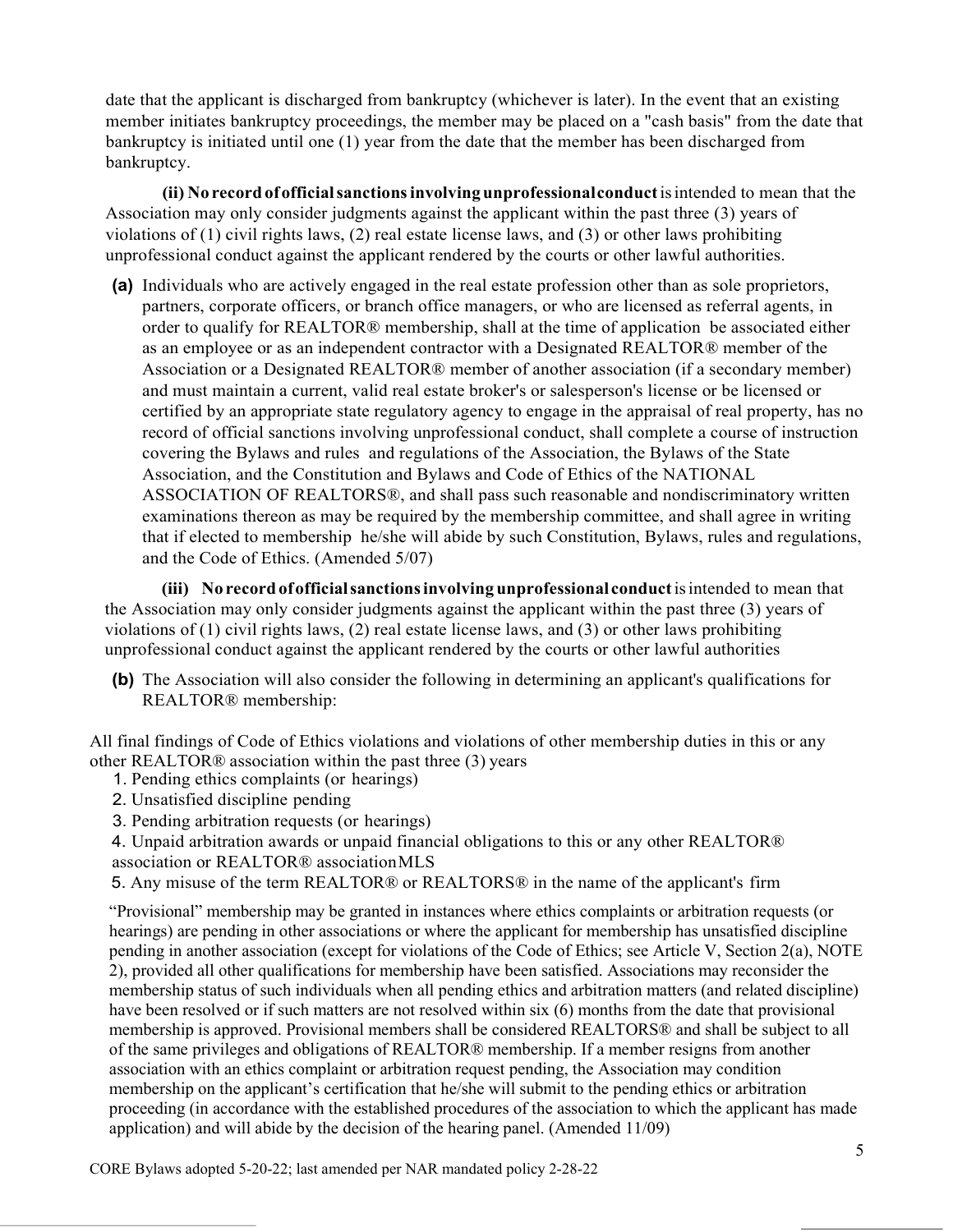Section 3. Election The procedure for election to membership shall be as follows:

- (a) The chief staff executive (or duly authorized designee) shall determine whether the applicant is applying for the appropriate class of membership. If the Association has adopted provisional membership, applicants for REALTOR® membership may be granted provisional membership immediately upon submission of a completed application form and remittance of applicable association dues and any application fee. Provisional members shall be considered REALTORS® and shall be subject to all of the same privileges and obligations of membership. Provisional membership is granted subject to final review of the application by the Board of Directors.
- (b) If the Board of Directors determines that the individual does not meet all of the qualifications for membership as established in the Association's Bylaws, or, if the individual does not satisfy all of the requirements of membership (for example, completion of a mandatory orientation program) within sixty (60) days from the Association's receipt of their application, membership may, at the discretion of the Board of Directors, be terminated. In such instances, dues shall be returned to the individual less a prorated amount to cover the number of days that the individual received association services and any application fee. The Board of Directors shall vote on the applicant's eligibility for membership. If the applicant receives a majority vote of the Board of Directors, he/she shall be declared elected to membership and shall be advised by written notice.
- (c) The Board of Directors may not reject an application without providing the applicant with advance notice of the findings, an opportunity to appear before the Board of Directors, to call witnesses on his/her behalf, to be represented by counsel, and to make such statements as he/she deems relevant. The Board of Directors may also have counsel present. The Board of Directors shall require that written minutes be made of any hearing before it or may electronically or mechanically record the proceedings.
- (d) If the Board of Directors determines that the application should be rejected; it shall record its reasons with the chief staff executive (or duly authorized designee). If the Board of Directors believes that denial of membership to the applicant may become the basis of litigation and a claim of damage by the applicant, it may specify that denial shall become effective upon entry in a suit by the Association for a declaratory judgment by a court of competent jurisdiction of a final judgment declaring that the rejection violates no rights of the applicant. (Adopted 1/98, Amended 1/05, Amended 1/17)

#### Section 4. New Member Code of Ethics Orientation

Applicants for REALTOR® membership and provisional REALTOR® members (where applicable) shall complete an orientation program on the Code of Ethics of not less than two (2) hours and thirty (30) minutes of instructional time. This requirement does not apply to applicants for REALTOR® membership or provisional members who have completed comparable orientation in another association, provided that REALTOR® membership has been continuous, or that any break in membership is for one (1) year or less.

Failure to satisfy this requirement within ninety (90) days of the date of application (or, alternatively, the date that provisional membership was granted), will result in denial of the membership application or termination of provisional membership.

NOTE: Orientation programs must meet the learning objectives and minimum criteria established from time to time by the NATIONAL ASSOCIATION OF REALTORS®.

## Section 5. Continuing REALTOR® Code of Ethics Training

Effective January 1, 2019, through December 31, 2021, and for successive three-year periods thereafter, each REALTOR® member of the Association (with the exception of REALTOR® members granted REALTOR® Emeritus status by the National Association) shall be required to complete ethics training of not less than two (2) hours and thirty (30) minutes of instructional time. This requirement will be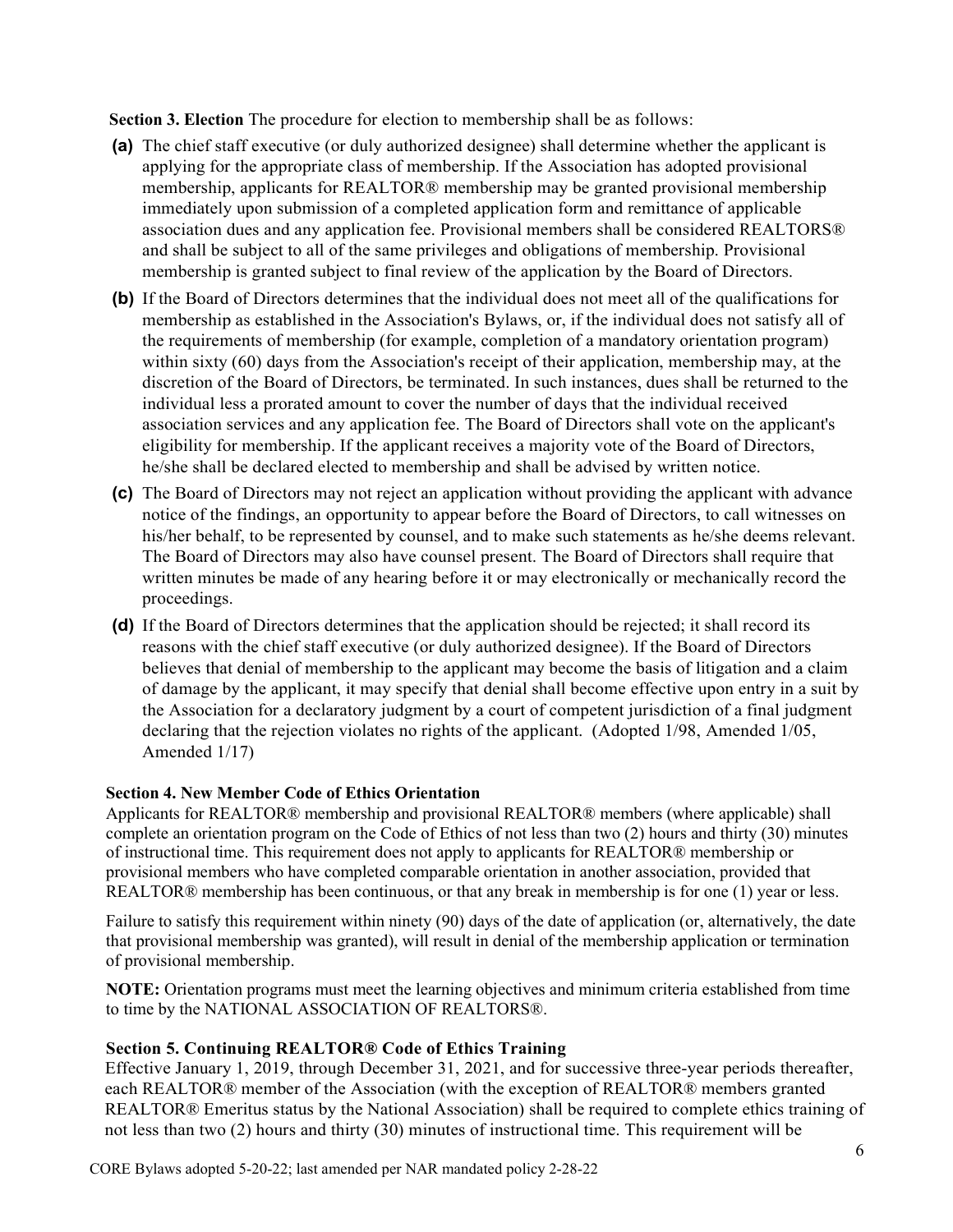satisfied upon presentation of documentation that the member has completed a course of instruction conducted by this or another REALTOR® association, the State Association of REALTORS®, the NATIONAL ASSOCIATION OF REALTORS®, which meets the learning objectives and minimum criteria established by the NATIONAL ASSOCIATION OF REALTORS® from time to time. REALTOR® members who have completed training as a requirement of membership in another association and REALTOR® members who have completed the New Member Code of Ethics Orientation during any three year cycle shall not be required to complete additional ethics training until a new three year cycle commences.

Failure to satisfy the required periodic ethics training shall be considered a violation of a membership duty. Failure to meet the requirement in any three year cycle will result in suspension of membership for the first two months (January and February) of the year following the end of any three year cycle, or until the requirement is met, whichever occurs sooner. On March 1 of that year, the membership of a member who is still suspended as of that date will be automatically terminated. (Adopted 1/01, Amended 11/08, Amended 11/16, Amended 1/20)

#### Section 6. Status Changes

(a) A REALTOR® who changes the conditions under which he/she holds membership shall be required to provide written notification to the Association within thirty (30) days. A REALTOR® (non-principal) who becomes a principal in the firm with which he/she has been licensed or, alternatively, becomes a principal in a new firm which will be comprised of REALTOR® principals may be required to satisfy any previously unsatisfied membership requirements applicable to REALTOR® (principal) members but shall, during the period of transition from one status of membership to another, be subject to all of the privileges and obligations of a REALTOR® (principal). If the REALTOR® (non-principal) does not satisfy the requirements established in these Bylaws for the category of membership to which they have transferred within thirty (30) days of the date they advised the Association of their change in status, their new membership application will terminate automatically unless otherwise so directed by the Board of Directors.

A REALTOR® who is transferring his/her license from one firm comprised of REALTOR® principals to another firm comprised of REALTOR® principals shall be subject to all of the privileges and obligations of membership during the period of transition. If the transfer is not completed within thirty (30) days of the date the Association is advised of the disaffiliation with the current firm, membership will terminate automatically unless otherwise so directed by the Board of Directors. (Amended 1/98)

(The Board of Directors, at its discretion, may waive any qualification which the applicant has already fulfilled in accordance with the Association's Bylaws.)

- (a) Any application fee related to a change in membership status shall be reduced by an amount equal to any application fee previously paid by the applicant.
- (b) Dues shall be prorated from the first day of the quarter in which the member is notified of election by the Board of Directors and shall be based on the new membership status for the remainder of the year. (Amended 1/05)

## ARTICLE VI - PRIVILEGES AND OBLIGATIONS

Section 1. The privileges and obligations of members, in addition to those otherwise provided in these Bylaws, shall be specified in this Article.

Section 2. Any member of the Association may be reprimanded, fined, placed on probation, suspended, or expelled by the Board of Directors for a violation of these Bylaws and association rules and regulations consistent with these Bylaws, after a hearing as provided in the Code of Ethics and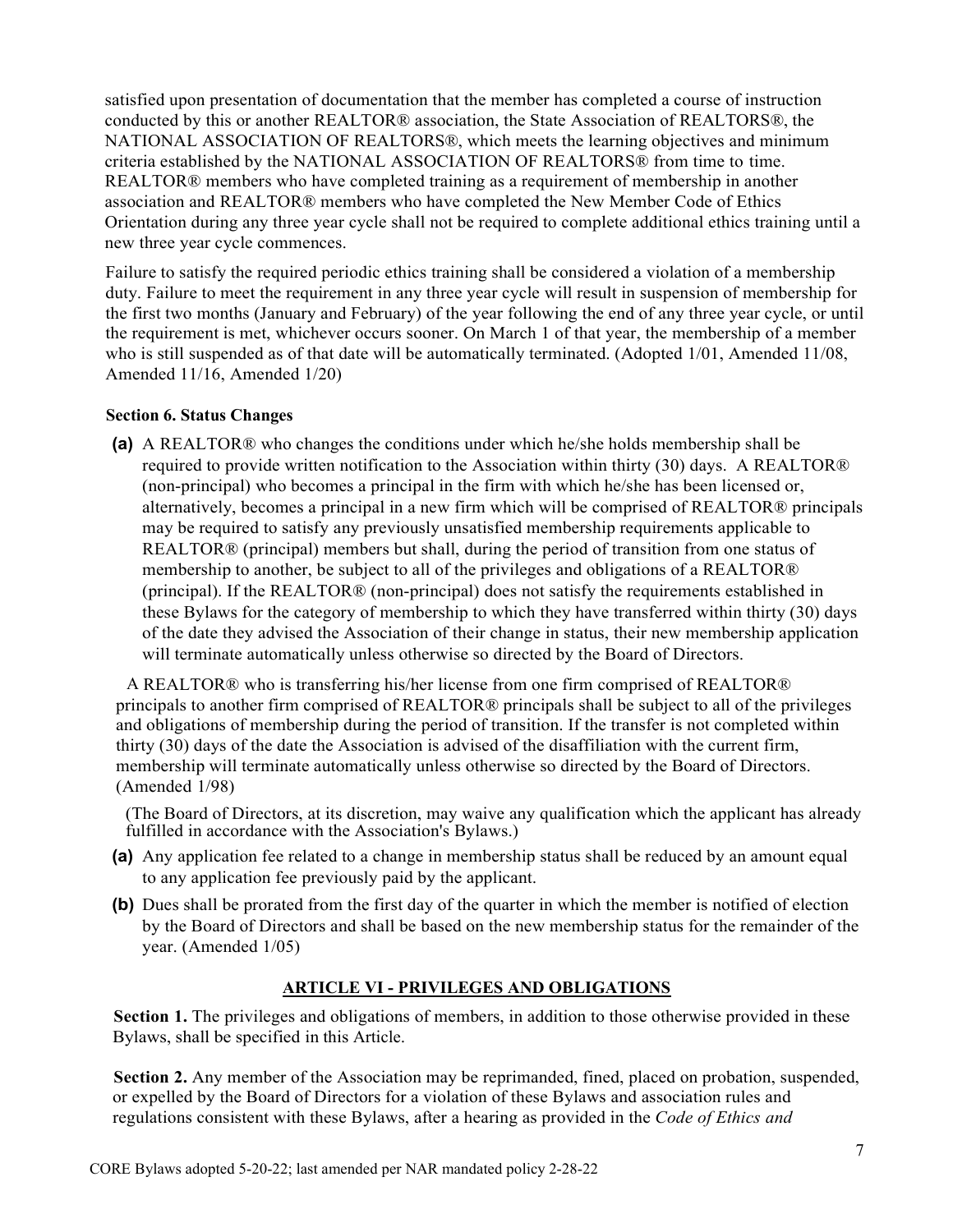Arbitration Manual of the Association. Although members other than REALTORS® are not subject to the Code of Ethics, nor its enforcement by the Association, such members are encouraged to abide by the principles established in the Code of Ethics of the NATIONAL ASSOCIATION OF REALTORS® and conduct their business and professional practices accordingly. Further, members other than REALTORS® may, upon recommendation of the membership committee, or upon recommendation by a hearing panel of the Professional Standards Committee, be subject to discipline as described above, for any conduct, which in the opinion of the Board of Directors, applied oh a nondiscriminatory basis, reflects adversely on the terms REALTOR® or REALTORS®, and the real estate industry, or for conduct that is inconsistent with or adverse to the objectives and purposes of the local association, the State Association, and the NATIONAL ASSOCIATION OF REALTORS®.

Section 3. Discipline of REALTOR® Members. Any REALTOR® member of the Association may be disciplined by the Board of Directors for violations of the Code of Ethics; or other duties of membership, after a hearing as described in the *Code of Ethics and Arbitration Manual* of the Association, provided that the discipline imposed is consistent with the discipline authorized by the Professional Standards Committee of the NATIONAL ASSOCIATION OF REALTORS® as set forth in the Code of Ethics and Arbitration Manual of the National Association.

'

Section 4. Resignations of members shall become effective when received in writing by the Board of Directors, provided, however, that if any member submitting the resignation is indebted to the Association for dues, fees, fines, or other assessments of the Association or any of its services, departments, divisions, or subsidiaries, the Association may condition the right of the resigning member to reapply for membership upon payment in full of all such monies owed. Such resignation shall not affect the right of the Association to undertake collection proceedings to be paid any such amounts as are due and owing.

Section 5. If a member resigns from the Association or otherwise causes membership to terminate with an ethics complaint pending the complaint shall be processed until the decision of the Association with respect to disposition of the complaint is final by this Association (if respondent does not hold membership in any other association) or by any other association in which the respondent continues to hold membership. If an ethics respondent resigns or otherwise causes membership in all Boards to terminate before an ethics complaint is filed alleging unethical conduct occurred while the respondent was a REALTOR®, the complaint, once filed, shall be processed until the decision of the Association with respect to disposition of the complaint is final. In any instance where an ethics hearing is held subsequent to an ethic respondent's resignation or membership termination, any discipline ratified by the Board of Directors shall be held in abeyance until such time as the respondent rejoins an association of REALTORS®.

(a) If a member resigns or otherwise causes membership to terminate, the duty to submit to arbitration and mediation continues in effect even after membership lapses or is terminated, provided that the dispute arose while the former member was a REALTOR®.

## Section 6. REALTOR® Members.

(a) If a REALTOR® member is a sole proprietor in a firm, a partner in a partnership or an officer in a corporation, and is suspended or expelled, the firm, partnership or corporation shall not use the terms REALTOR® or REALTORS® in connection with its business during the period of suspension, or until readmission to REALTOR® membership, or unless connection with the firm, partnership or corporation is severed, or management control is relinquished, whichever may apply. The membership of all other principals, partners, or corporate officers shall suspend or terminate during the period, of suspension of the disciplined member, or until readmission of the disciplined member or unless connection of the disciplined member with the firm, partnership, or corporation is severed, or unless the REALTOR® who is suspended or expelled removes himself/herself from any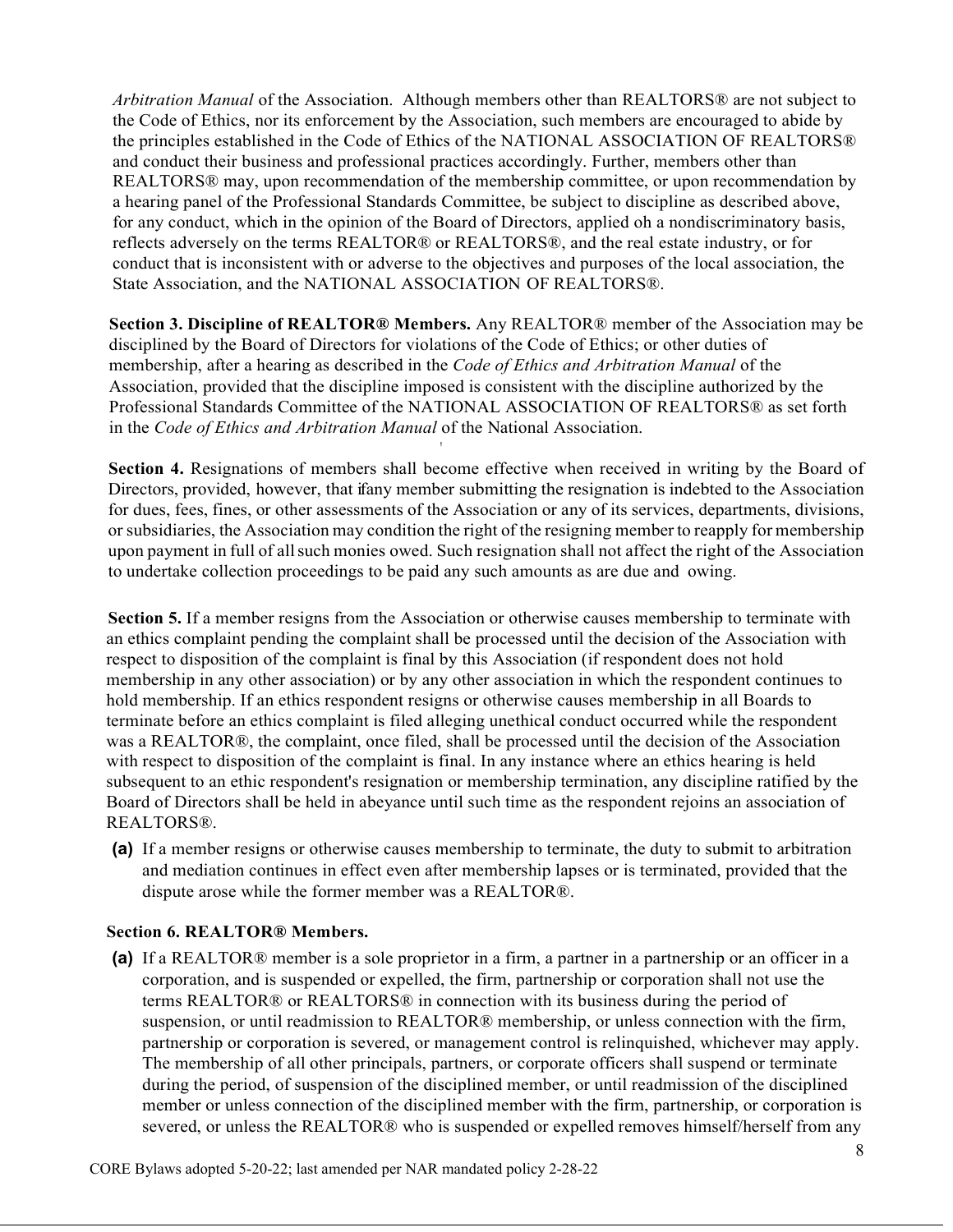form or degree of management control of the firm for the term of the suspension or until readmission to membership, whichever may apply. Removal of an individual from any form or degree of management control must be certified to the association by the member who is being suspended or expelled and by the individual who is assuming management control, and the signatures of such certification must be notarized. In the event the suspended or expelled member is so certified to have relinquished all form or degree of management control of the firm, the membership of other partners, corporate officers, or other individuals affiliated with the firm shall not be affected, and the firm, partnership or corporation may continue to use the terms REALTOR® and REALTORS® in connection with its business during the period of suspension of until the former member is admitted to membership in the Association. The foregoing is not intended to preclude a suspended or expelled member from functioning as an employee or independent contractor, providing no management control is exercised. Further, the membership of REALTORS® other than principals who are employed or affiliated as independent contractors with the disciplined member shall suspend or terminate during the period of suspension of the disciplined member or until readmission of the disciplined member, or unless connection of the disciplined member with the firm, partnership, or corporation is severed, or management control is relinquished, or unless the REALTOR® member (non-principal) elects to sever his/her connection with the REALTOR® and affiliate with another REALTOR® member in good standing in the Association, whichever may apply.

If a REALTOR® member other than a sole proprietor in a firm, partner in a partnership, or an officer of a corporation is suspended or expelled, the use of the terms REALTOR® or REALTORS® by the firm, partnership or corporation shall not be affected.

- (a) In any action taken against a REALTOR® member for suspension or expulsion under Section 6(a) hereof, notice of such action shall be given to all REALTORS® employed by or affiliated as independent contractors with such REALTOR® member and they shall be advised that the provisions in Article VI, Section 6(a) shall apply.
- (b) REALTOR® Emeritus Members. REALTOR® Emeritus Members shall have all privileges and obligations of REALTOR® members except the payment of Association dues.

Section 7. Institute Affiliate Members. Institute Affiliate members shall have rights and privileges and be subject to obligations prescribed by the Board of Directors consistent with the Constitution and Bylaws of the NATIONAL ASSOCIATION OF REALTORS®.

Section 8. Affiliate Members. Affiliate members shall have rights and privileges and be subject to obligations prescribed by the Board of Directors.

Section 9. Honorary Members. Honorary membership shall confer only the right to attend meetings and participate in discussions.

Section 10. Public Service Members. Public Service Members shall have rights and privileges and be subject to obligations prescribed by the Board of Directors except that they do not have the right to vote.

Section 11. Student Members. Student Members shall have rights and privileges and be subject to obligations prescribed by the Board of Directors except they do not have the right to vote.

Section 12. Certification by REALTOR®. "Designated" REALTOR® members of the Association shall certify to the Association during the month of October on a form provided by the Association, a complete listing of all individuals licensed or certified in the REALTOR®'s office(s) and shall designate a primary association for each individual who holds membership. If such form is not submitted fully completed by each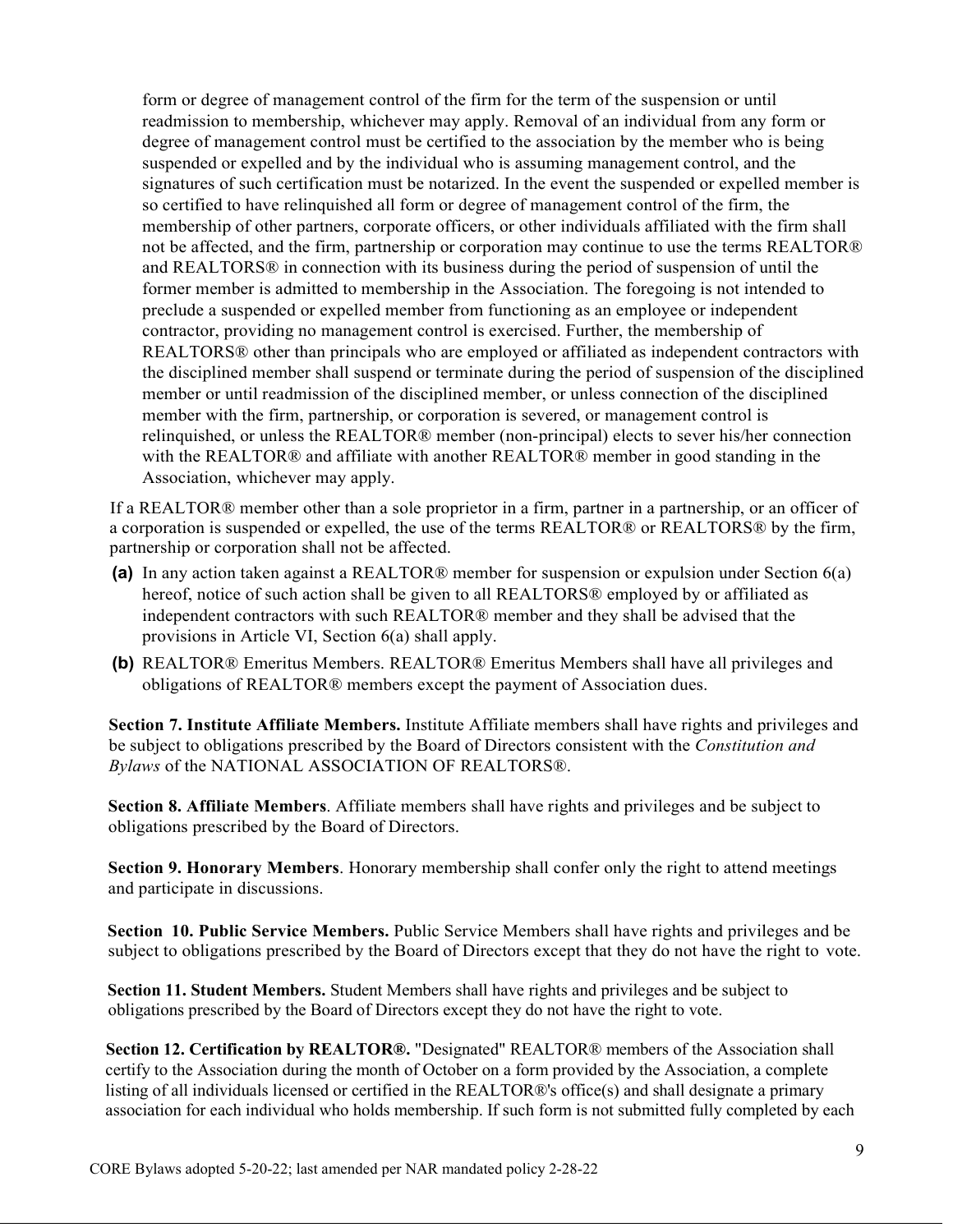Designated REALTOR® on or before October 15 of each year, such Designated REALTOR® Member who fails to comply shall be suspended from all Association privileges until such census is submitted. Designated REALTORS® shall also identify any non-member licensees in the REALTOR®'s office(s) and if Designated REALTOR® dues have been paid to another association based on said non-member licensees, the Designated REALTOR® shall identify the association to which dues have been remitted. These declarations shall be used for purposes of calculating dues under Article X, Section 2(a) of the Bylaws. "Designated" REALTOR® members shall also notify the Association of any additional individual(s) licensed or certified with the firm(s) within thirty (30) days of the date of affiliation or severance of the individual. The Association shall have the right to use licensing lists as may be promulgated by the New Jersey Real Estate Commission from time to time for such purposes as may be appropriate.

# ARTICLE VII- PROFESSIONAL STANDARDS AND ARBITRATION

Section 1. The responsibility of the Association and of Association members relating to the enforcement of the Code of Ethics, the disciplining of members, and the arbitration of disputes, and the organization and procedures incident thereto, shall be governed by the Code of Ethics and Arbitration Manual of the NATIONAL ASSOCIATION OF REALTORS®, as amended from time to time, which is by this reference incorporated into these Bylaws, provided, however, that any provision deemed inconsistent with state law shall be deleted or amended to comply with state law.

Section 2. It shall be the duty and responsibility of every REALTOR® member of this Association to safeguard and promote the standards, interests, and welfare of the association and the real estate profession, and to protect against conduct that may cause a lack of public confidence in the real estate profession or in REALTORS®. REALTOR® members also must abide by the governing documents and policies of the Association, the State Association, and the NATIONAL ASSOCIATION OF REALTORS<sup>®</sup>, as well as the Code of Ethics of the NATIONAL ASSOCIATION OF REALTORS<sup>®</sup>, including the duty to mediate and arbitrate controversies arising out of real estate transactions as specified by Article 17 of the Code of Ethics, and in accordance with the procedures set forth in the Code of Ethics and Arbitration Manual.

Every REALTOR® member shall maintain a high level of integrity and adhere to the association's membership criteria. Any violent act or threat of violence to person or property, hateful conduct, or acts of moral turpitude impacting the public shall not be tolerated and may be cause for disciplinary action, up to and including termination of membership.

Section 3. The responsibility of the Association and Association members relating to the enforcement of the Code of Ethics, the disciplining of members, the arbitration of disputes, and the organization and procedures incident thereto, shall be consistent with the cooperative professional standards enforcement agreement entered into by the Association with New Jersey Realtors® which by this reference is made a part of these Bylaws.

## ARTICLE VIII - USE OF THE TERMS REALTOR® AND REALTORS®

Section 1. Use of the terms REALTOR<sup>®</sup> and REALTORS<sup>®</sup> by members shall, at all times, be subject to the provisions of the *Constitution and Bylaws of the NATIONAL ASSOCIATION OF REALTORS®* and to the Rules and Regulations prescribed by its Board of Directors. The Association shall have the authority to control, jointly and in full cooperation with the NATIONAL ASSOCIATION OF REALTORS®, use of the terms within its jurisdiction. Any misuse of the terms by members is a violation of a membership duty and may subject members to disciplinary action by the Board of Directors after a hearing as provided for in the Association's Code of Ethics and Arbitration Manual. (Amended 5/06)

Section 2. REALTOR® members of the Association shall have the privilege of using the terms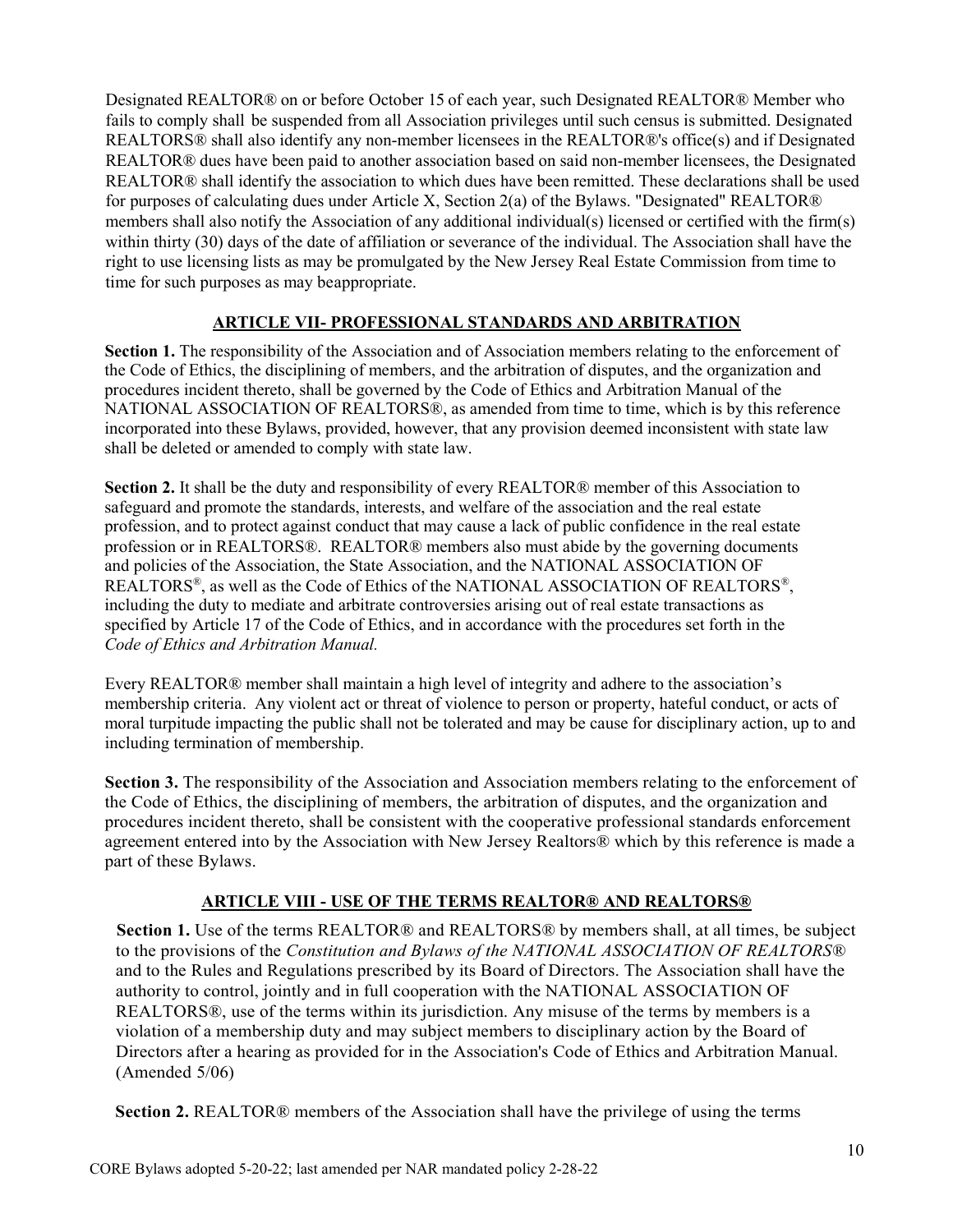REALTOR® and REALTORS® in connection with their places of business within the state or a state contiguous thereto so long as they remain REALTOR® members in good standing. No other class of members shall have this privilege. (Amended 1/96)

Section 3. A REALTOR® principal member may use the terms REALTOR® and REALTORS®, only if all the principals of such firm, partnership, or corporation who are actively engaged in the real estate profession within the state or a state contiguous thereto are REALTOR® members or Institute Affiliate members, as described in Section 1(b) of Article IV.

(a) In the case of a REALTOR® principal member whose business activity is substantially all commercial, the right to use the term REALTOR® or REALTORS® shall be limited to office locations in which a principal holds REALTOR® membership. If a firm, partnership, or corporation operates additional places of business in which no principal holds REALTOR® membership, the term REALTOR® or REALTORS® may not be used in any reference to those additional places of business. (Amended 1/01)

Section 4. Institute Affiliate Members shall not use the terms REALTOR® or REALTORS®, nor the imprint of the emblem seal of the NATIONAL ASSOCIATION OF REALTORS®.

# ARTICLE IX- STATE AND NATIONAL MEMBERSHIPS

Section 1. The Association shall be a member of the NATIONAL ASSOCIATION OF REALTORS® and the New Jersey REALTORS®. By reason of the Association's membership, each REALTOR® member of the Member Board shall be entitled to membership in the NATIONAL ASSOCIATION OF REALTORS® and the New Jersey REALTORS® without further payment of dues. The Association shall continue as a member of the State and National Associations, unless by a majority vote of all of its REALTOR® members, decision is made to withdraw, in which case the State and National Associations shall be notified at least one month in advance of the date designated for the termination of such membership.

Section 2. The Association recognizes the exclusive property rights of the NATIONAL ASSOCIATION OF REALTORS® in the terms REALTOR® and REALTORS®. The Association shall discontinue use of the terms in any form in its name, upon ceasing to be a member of the National Association, or upon a determination by the Board of Directors of the National Association that it has violated the conditions imposed upon the terms.

Section 3. The Association adopts the Code of Ethics of the NATIONAL ASSOCIATION OF REALTORS® and agrees to enforce the Code among its REALTOR® members. The Association and all of its members agree to abide by the Constitution, Bylaws, Rules and Regulations, and policies of the National Association.

## ARTICLE X - DUES AND ASSESSMENTS

Section 1. Application Fee. The Board of Directors may adopt an application fee for REALTOR® membership in reasonable amount, not exceeding three (3) times the amount of the annual dues for REALTOR® membership, which shall be required to accompany each application for REALTOR® membership and which shall become the property of the Association upon final approval of the application. (Amended 1/02)

Section 2. Dues. The annual dues of members shall be as follows:

(a) Designated REALTOR® Members Dues. The annual dues of each Designated REALTOR® member shall be in such amount as established annually by the Board of Directors, plus an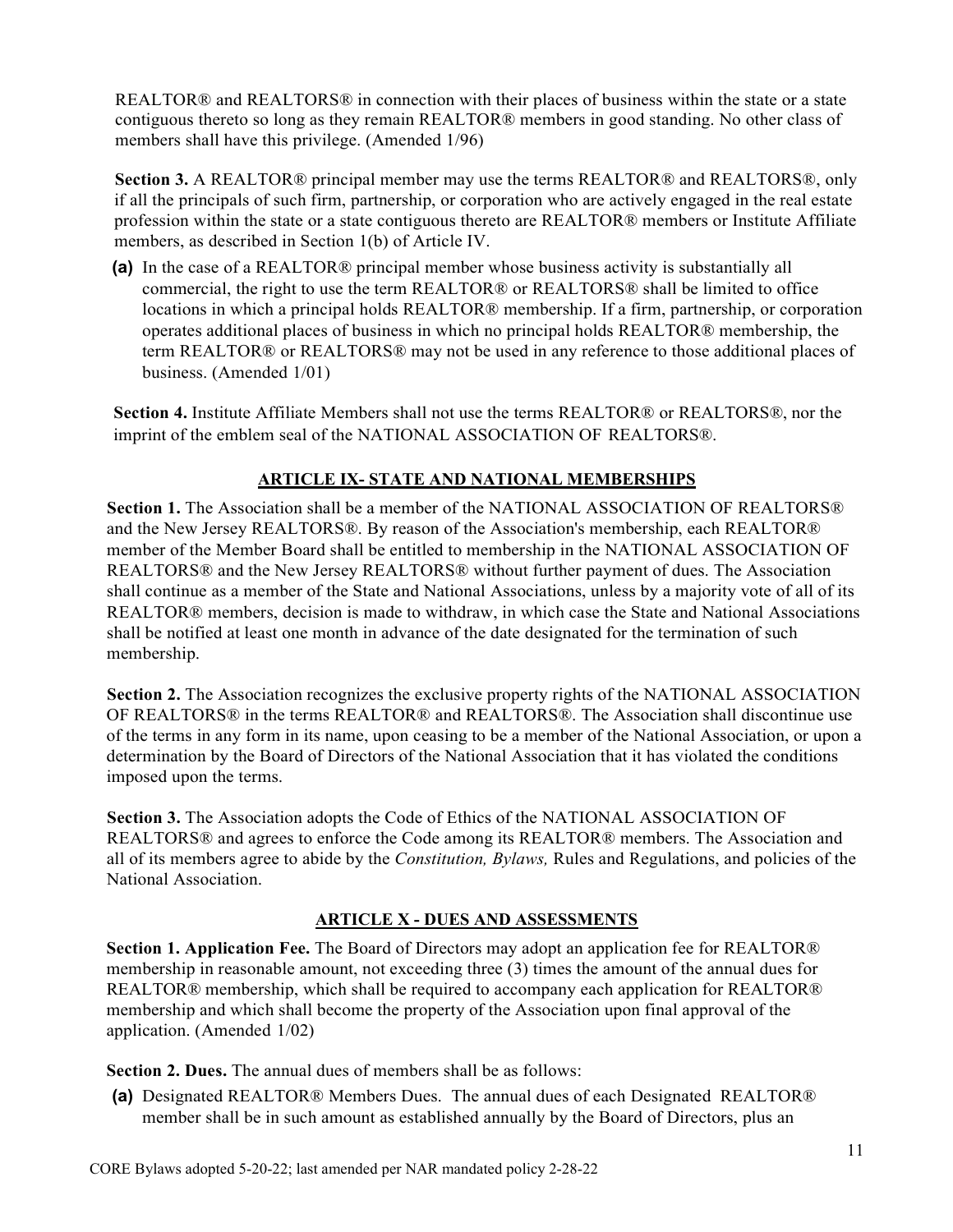additional amount to be established annually by the Board of Directors times the number of real estate salespersons and licensed or certified appraisers who (1) are employed by or affiliated as independent contractors, or who are otherwise directly or indirectly licensed with such REALTOR® member, and (2) are not REALTOR® members of any association in the state or a state contiguous thereto or Institute Affiliate members of the Association. In calculating the dues payable to the Association by a designated REALTOR® member, non-member licensees as defined in (1) and (2) of this paragraph shall not be included in the computation of dues if the Designated REALTOR® has paid dues based on said non-member licensees in another association in the state or a state contiguous thereto, provided the Designated REALTOR® notifies the Association in writing of the identity of the association to which dues have been remitted. In the case of a Designated REALTOR® member in a firm, partnership, or corporation whose business activity is substantially all commercial, any assessments for non-member licensees shall be limited to licensees affiliated with the Designated REALTOR® (as defined in (1) and (2) of this paragraph) in the office where the Designated REALTOR® holds membership, and any other offices of the firm located within the jurisdiction of this Association. (Amended 1/05)

(1) For the purpose of this section, a REALTOR® member of a Member Board shall be held to be any member who has a place or places of business within the state or a state contiguous thereto and who, as a principal is actively engaged in the real estate profession as defined in Article Ill, Section 1 of the Constitution of the NATIONAL ASSOCIATION OF REALTORS®. An individual shall be deemed to be licensed with a REALTOR® if the license of the individual is held by the REALTOR®, or by any broker who is licensed with the REALTOR®, or by any entity in which the REALTOR® has a direct or indirect ownership interest and which is engaged in other aspects of the real estate business provided that such licensee is not otherwise included in the computation of dues payable by the principal, partner, corporate officer, or branch office manager of the entity.

A REALTOR® with a direct or indirect ownership interest in an entity engaged exclusively in soliciting and/or referring clients and customers to the REALTOR® for consideration on a substantially exclusive basis shall annually file with the Association on a form approved by the Association a list of the licensees affiliated with that entity and shall certify that all of the licensees affiliated with the entity are solely engaged in referring clients and customers and are not engaged in listing, selling, leasing, renting, managing, counseling, or appraising real property. The individuals disclosed on such form shall not be deemed to be licensed with the REALTOR® filing the form for purposes of this section and shall not be included in calculating the annual dues of the Designated REALTOR®. Designated REALTORS® shall notify the Association within three (3) days of any change in status of licensees in a referral firm.

The exemption for any licensee included on the certification form shall automatically be revoked upon the individual being engaged in real estate licensed activities (listing, selling, leasing, renting, managing, counseling, or appraising real property) other than referrals, and dues for the current fiscal year shall be payable.

Membership dues shall be prorated for any licensee included on a certification form submitted to the Association who during the same calendar year applies for REALTOR® or REALTOR-ASSOCIATE® membership in the Association. However, membership dues shall not be prorated if the licensee held REALTOR® or REALTOR-ASSOCIATE® membership during the preceding calendar year. (Amended 11/09 and 11/14)

(b) REALTOR® Members Dues. The annual dues of REALTOR® members other than the Designated REALTOR® shall be as established annually by the Board of Directors. (Amended 1/05)

(c) Institute Affiliate Members. The annual dues of each Institute Affiliate member shall be as established in Article II of the Bylaws of the NATIONAL ASSOCIATION OF REALTORS®.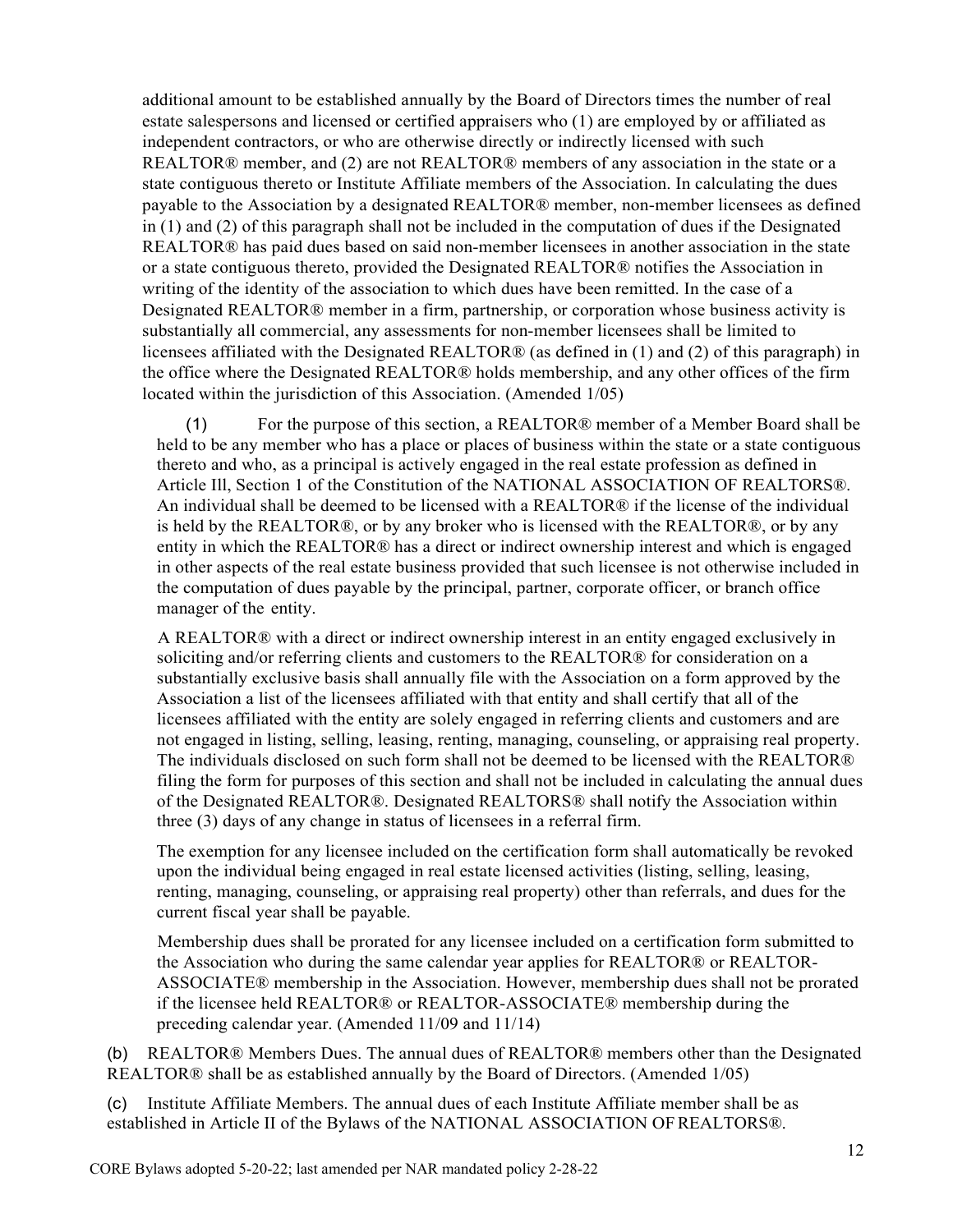(d) REALTOR® Emeritus Status. The annual dues of members with REALTOR® Emeritus status conferred by the National Association of REALTORS® shall be waived.

(e) Affiliate Members. The annual dues of each Affiliate member shall be as established annually by the Board of Directors. (Amended 1/05)

(f) Honorary Members. Dues payable, if any, shall be at the discretion of the Board of Directors. (Amended 1/05)

(g) Public Service Members. The annual dues of all Public Service members shall be at the discretion of the Board of Directors and consistent for the current calendar year.

(h) Student Members. The annual dues of Student Members shall be at the discretion of the Board of Directors and consistent for the current calendar year.

(i) Others. The dues of REALTOR® members who are past presidents and past treasurers of the National Association or recipients of its Distinguished Service Award shall be as determined by the Board of Directors. (Amended 11/2013)

Section 3. Dues Payable. Dues for all members shall be payable annually in advance on the first day of January. Dues for new members shall be computed from the date of application and granting of provisional membership. (Amended 1/98, Amended 1/05)

(a) In the event a sales licensee or licensed certified appraiser who holds REALTOR® membership is dropped for nonpayment of association dues, and the individual licensee remains with the Designated REALTOR®'s firm, the dues obligation of the "designated" REALTOR® (as set forth in Article X, Section 2 [1) will be increased to reflect the addition of a non-member licensee. Dues shall be calculated from the first day of the current fiscal year and are payable within thirty (30) days of the notice of termination.

Section 4. Nonpayment of Financial Obligations. If annual dues, fees, fines or other assessments are not paid by their due date, an administrative fee shall be assessed. This fee shall be determined by and subject to the same annual approval process as set forth in Article X, Section 1 of these Bylaws and shall not be more than 20% of the amount due. If dues, fees, fines or other assessments are not paid within one (1) month after the due date, the non-paying Member is subject to suspension. Two (2) months after the due date, membership of the non-paying Member may be terminated, three (3) months after the due date, membership of the non-paying member and his/her office automatically terminates unless within that time the amount due is paid. However, no action shall be taken to suspend or expel a Member for nonpayment of disputed amounts until the accuracy of the amount owed has been confirmed by the Board of Directors. A former member who has had his membership terminated for non-payment of dues, fees, fines, or other assessments duly levied in accordance with the provisions of these Bylaws or the provisions of other Rules and Regulations of the Association or any of its services, department, divisions or subsidiaries, may apply for reinstatement in a manner prescribed for new applicants for membership, after making payment in full of all accounts due as of the date of termination.

Section 5. Deposits. All monies received by the Association for any purpose shall be deposited to the credit of the Association in a financial institution or institutions selected by resolution of the Board of Directors.

Section 6. Expenditures. The Board of Directors shall oversee the finances of the Association. Monies needed to repair or replace essential facilities and equipment may be expended by the Board of Directors as necessary.

(a) The President shall be compensated annually with an amount to be approved through the Finance Committee and approved annually by the Board of Directors. Payments to be dispersed semi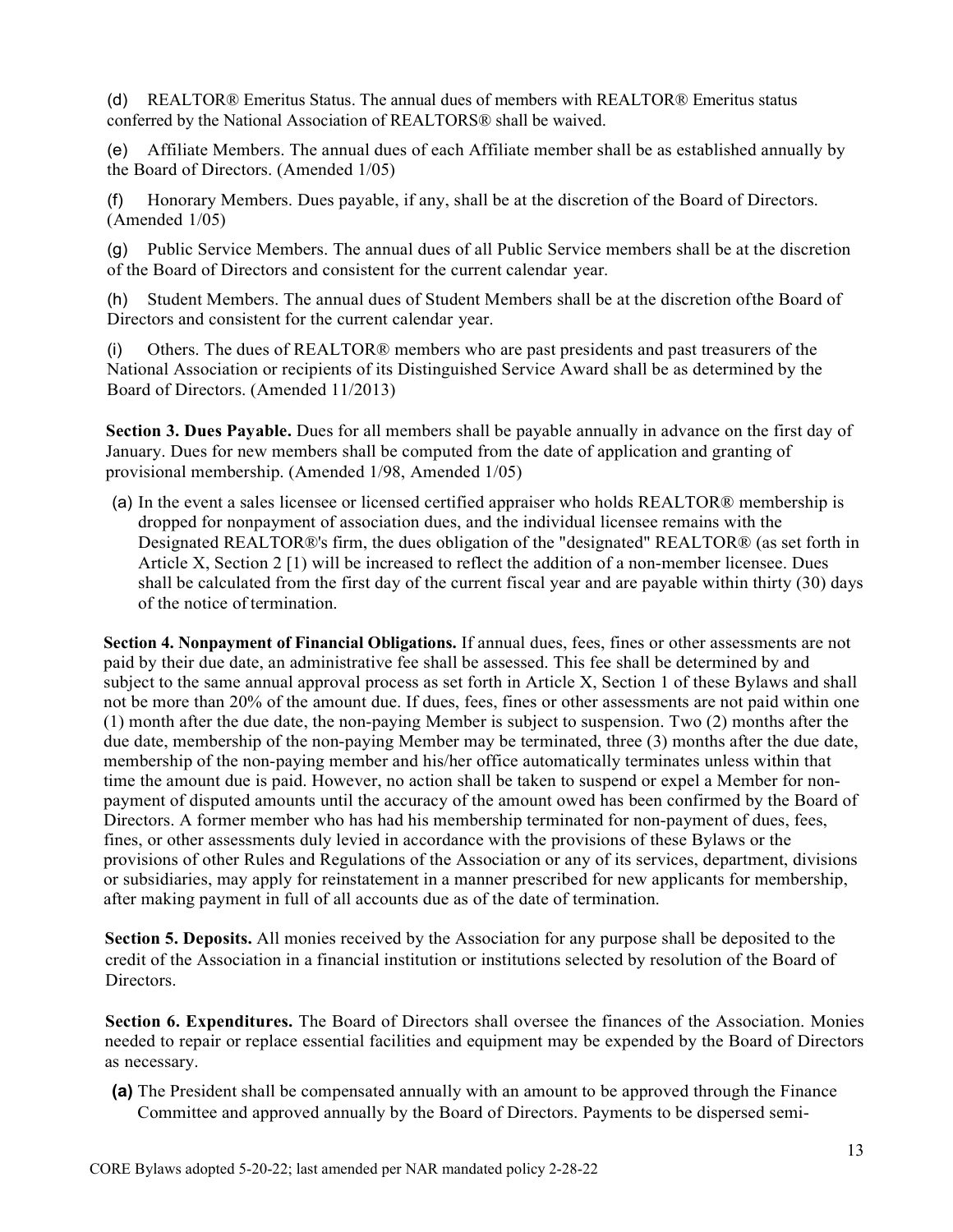annually.

Section 7. Annual Budget. The Board of Directors shall adopt and approve an annual budget to provide for the orderly functioning of this Association, a copy of which shall be on file for review in the Association office by any REALTOR® Member of this Association. The budget for the following year shall be approved and adopted no later than October  $31<sup>st</sup>$  each year.

## ARTICLE XI - OFFICERS AND DIRECTORS

Section 1. Officers. The officers of the Association shall be: a President, Immediate Past President, President-Elect, and Treasurer, all of whom will become REALTOR® Members of the Board of Directors and shall serve for a one-year term. The President-Elect shall automatically become President the following year.

Section 2. Duties of Officers. The duties of the officers shall be such as their titles, by general usage, would indicate and such as may be assigned to them by the Board of Directors. The officers shall serve on the Executive Committee of the Board of Directors. The Chief Executive Officer shall be an Ex-Officio, non-voting member of the Executive Committee and the Board of Directors. The general duties of the Executive Committee shall be to transact business of an emergency or delegated nature between meetings of the Board of Directors. All actions taken by the Executive Committee shall be reported at the next meeting of the Board of Directors. It shall be the particular duty of the Chief Executive Officer to keep the records of the Association and to carry out all necessary correspondence with the NATIONAL ASSOCIATION of REALTORS® and New Jersey REALTORS®.

Section 3. Board of Directors. The governing body of the Association shall be a Board of Directors consisting of the elected officers including the Immediate Past President, nine (9) REALTOR® Members, and any Directors of the National Association of REALTORS from this Association. The Chief Executive Officer will be a non-voting member of the Board of Directors. During any transition, the Board membership shall be governed by the governing Plan of Merger. Directors shall be elected to serve for terms of three years, except that at organization, one-third of the elected Directors shall be elected for terms of one, two and three years, respectively, or for lesser terms as may be necessary to complete the first fiscal year. Should the Board of Directors determine that re-staggering of director terms is required to balance director continuity with new perspective, the Board of Directors shall determine those directors whose current three-year term should be shortened in order to elect new directors with terms that maintain the staggered terms of the Board of Directors which seeks to maintain approximately two-thirds experienced members on the Board at all times. The determination of which individual director terms should be shortened in a re-staggering may be chosen by lot. There shall not be less than 50 percent representation on the Board of Directors of Broker/Owner or Managers. Should the percentage fall below 50 percent representation, it should be addressed at the time of election and appointment of the Board as described in Section 4. Thereafter, as many Directors shall be elected/appointed each year as are required to fill the vacancies within the prescribed formula as set forth herein.

(a) Term Limits. No director shall serve for more than two (2) consecutive three (3)-year terms, unless serving as an officer.

## Section 4. Appointment/Election of Officers and Directors.

(a) At least two (2) months before the annual election, a Nominating Committee of five (5) REALTOR® Members shall be appointed by the President with the approval of the Board of Directors. The Nominating Committee shall select one (1) candidate for each vacant office including officers and directors, except that the directors of the NATIONAL ASSOCIATION of REALTORS® from the Association shall be: 1) the current Association Immediate Past President for a term of one year; and, 2) any additional NATIONAL ASSOCIATION of REALTORS® directors from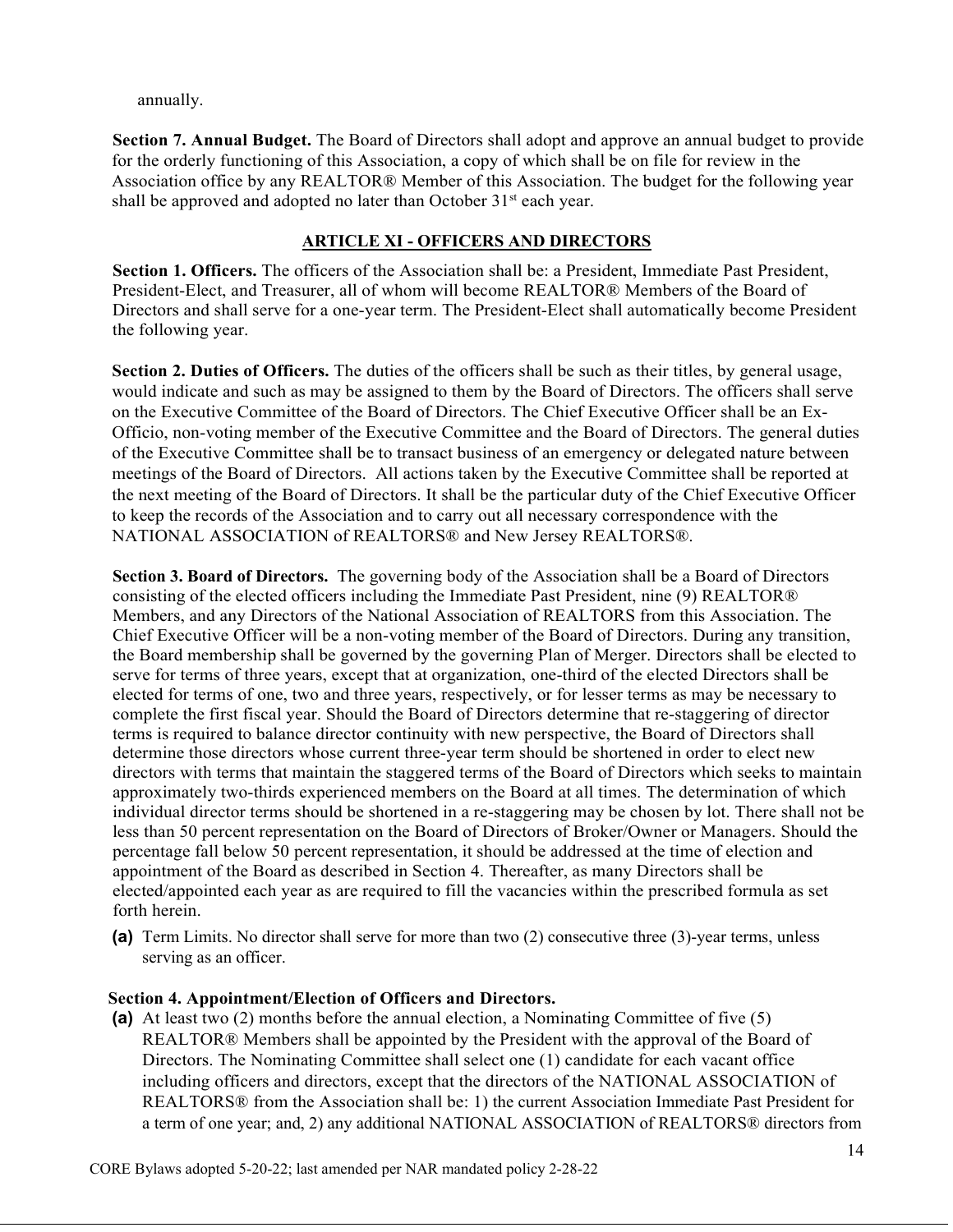the Association shall be appointed by the Executive Committee to serve for terms of two years, beginning in 2023, subject to the approval of the Board of Directors. The report of the Nominating Committee shall be transmitted to each member eligible to vote at least three (3) weeks preceding the election. Additional candidates for the offices to be filled may be placed in nomination by petition signed by at least ten percent (10%) of the REALTOR® members eligible to vote. The petition shall be filed with the Chief Executive Officer at least two (2) weeks before the election. The Chief Executive Officer shall send notice of such additional nominations to all Members eligible to vote before the election. Except as provided for in Section 3 of this Article, no person shall be elected to hold an elective position in this Association (Officer or Director) unless he or she has been a REALTOR® Member of this Association for not less than three (3) continuous years immediately preceding the taking of such office or directorship.

(b) Voting in Association matters shall be done by REALTOR® members in good standing. For the annual election of officers and directors, members will have the option of voting in person at the Annual Meeting or voting by proxy electronically.

Section 5. Vacancies. Persons to fill vacancies among the Officers and the Board of Directors shall be appointed by the President with the ratification of a simple majority vote by the Board of Directors.

Section 6. Indemnification. The Association shall indemnify, in the manner and to the full extent permitted by the Nonprofit Corporations Act, as amended, any "corporate agent" of the Corporation (as such term is defined in Section 15A:3-4 of the Nonprofit Corporations Act) who was or is a party to, or is threatened to be made a party to, any "proceeding" (as such term is defined in said Section 15A:3-4), whether or not by or in the right of the Association, by reason of the fact that such person is or was a corporate agent of the Association. Where required by law, the indemnification provided for herein shall be made only as authorized in the specific case upon a determination that indemnification of the corporate agent is proper in the circumstances. The Association may, to the full extent permitted by law, purchase and maintain insurance on behalf of any such person against any liability which may be asserted against him or her. To the full extent permitted by law, the indemnification provided herein shall include "expenses" (as such term is defined in said Section 15A:3-4), and in the manner provided by law, any such expenses may be paid by the Association in advance of the final disposition of such proceeding provided a written undertaking is obtained from the recipient of such reimbursement pledging to repay the same to the Association in the event a court of competent jurisdiction determines indemnification was not required by the Association under law or these bylaws. The indemnification provided herein shall not be deemed to limit the right of the Association to indemnify any other person for any such expenses, nor shall it be deemed exclusive of any other rights to which any person seeking indemnification from the Association may be entitled under any agreement, vote of the Directors, or otherwise, both as to action in his or her official capacity and as to action in another capacity while holding such office.

Section 7. Removal of Officers and Directors. In the event that an Officer or Director is deemed to be incapable of fulfilling the duties for which elected, but will not resign from office voluntarily, the Officer or Director may be removed from office under the following procedure:

The Board of Directors may remove a duly elected officer/director and declare the office vacant under the following conditions:

- (a) Conduct on the part of an elected officer which is not in the best interest of the Association.
- (b) Absence from two (2) consecutive meetings in a calendar year of the Board of Directors whether regular or special meetings unless for good cause submitted to the Board of Directors in writing.

Section 8. Chief Staff Executive. There shall be a chief staff executive, appointed by the Board of Directors, who shall be the chief administrative officer of the Association. The chief staff executive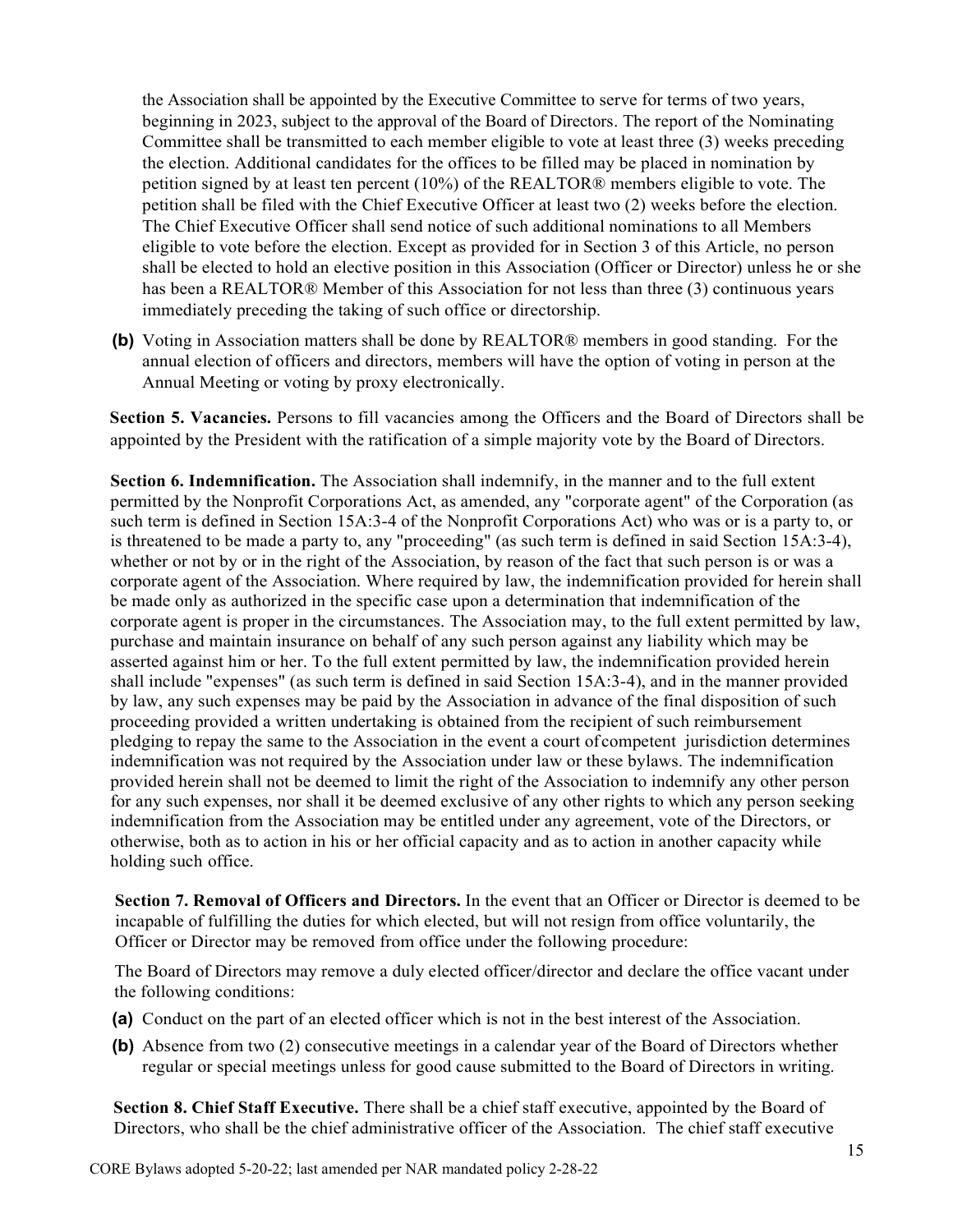shall have the exclusive authority to hire, supervise, evaluate and terminate other staff, if any, and shall perform such other duties as prescribed by the Board of Directors.

## ARTICLE XII - MEETINGS

Section 1. Annual Meeting. The annual meeting of the Association shall be held on or before December 1 each year, the date to be approved by the Board of Directors.

Section 2. Meetings of Directors. The Board of Directors shall designate a regular time and place of meetings. A quorum for the transaction of business shall be a majority of the Board of Directors, except as may otherwise be required by state law. (Amended 05/2013). Special meetings of the Board of Directors may be called at any time by the President or by a majority of Board of Directors members upon three (3) days written notice.

Section 3. Other Meetings. Meetings of the members may be held at such other times as the President or the Board of Directors may determine, or upon the written request of at least ten  $(10\%)$  percent of the members eligible to vote.

Section 4. Notice of Meetings. Written notice of membership meetings shall be given to every Member entitled to participate in the meeting not less than ten (10) days before the date of the meeting. If a special meeting is called, it shall be accompanied by a statement of the purpose of the meeting.

Section 5. Quorum. A quorum for the transaction of regular business at membership meetings shall consist of five percent (5%) of the Association Members eligible to vote or fifty (50) members eligible to vote, whichever is less, except as may otherwise be required by state law.

Section 6. Business by Electronic Means. To the fullest extent permitted by the law, the Board of Directors, the Executive Committee and other Committees, as well as any individual member of said body, may conduct business by electronic means, as long as all persons participating in the meeting can hear one another and participate. Such participation in a meeting shall constitute presence in person at the meeting. The Chairperson of the workgroup shall determine whether a meeting will be held electronically or in-person, and if a meeting is held in-person, the Chair shall have the authority to determine if any of the participants may participate electronically due to extenuating circumstances.

Section 7. Email Voting. In lieu of a formal meeting in person or a conference call meeting, the Board of Directors, the Executive Committee and other Committees may vote by email at the discretion of the President or Chair of said body as long as majorities of the body do not object to a vote being taken by email on a subject. In order to pass, any email vote must be unanimous by everyone voting, and those voting must constitute at least a majority of the body.

## ARTICLE XIII - COMMITTEES

Section 1. Standing Committees. The President shall appoint from among the REALTOR® members, subject to confirmation by the Board of Directors, the following standing committees:

- Board of Directors
- Executive
- Finance
- Nominating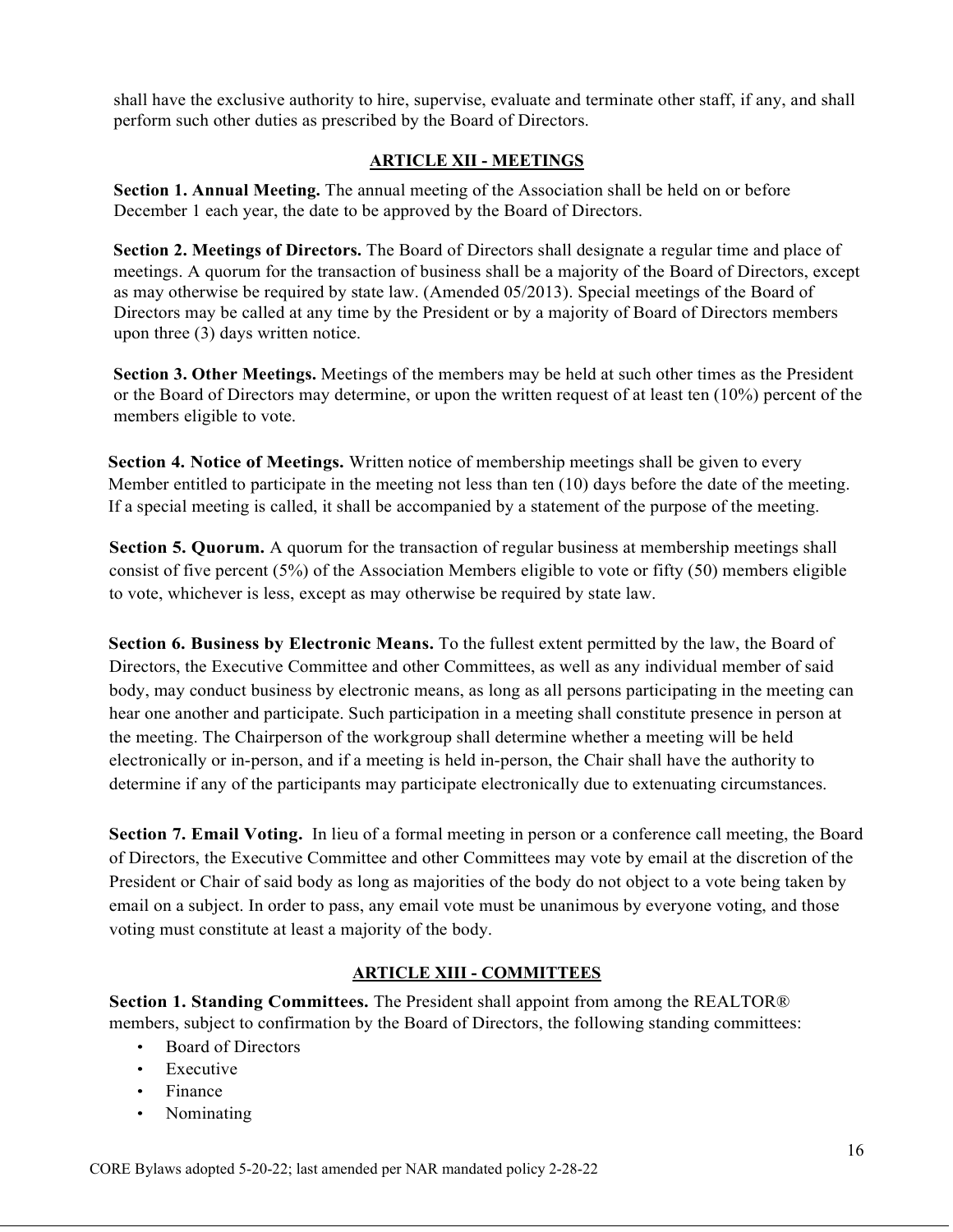- Professional Standards
- Grievance
- a) The President shall appoint from among the REALTOR® and Affiliate members, subject to confirmation by the Board of Directors, the following standing committees:
	- Government Affairs
	- Community Outreach

Appointments to the Professional Standards and Grievance Committees shall be consistent with the NATIONAL ASSOCIATION OF REALTORS® Code of Ethics & Arbitration Manual and any cooperative professional standards enforcement agreement(s) of the Association.

Section 2. Special Committees. The President shall appoint, subject to confirmation by the Board of Directors, special committees as deemed necessary.

Section 3. Organization. All committees shall be of such size and shall have duties, functions, and powers as assigned by the President or the Board of Directors except as otherwise provided in these Bylaws.

Section 4. President. The President shall be an ex-officio member of all standing committees and shall be notified of their meetings.

Section 5. The President shall designate the chairman of each committee.

# ARTICLE XIV - FISCAL AND ELECTIVE YEAR

Section 1. The fiscal year of the Association shall be January 1 to December 31. (Amended 1/05)

## ARTICLE: XV - RULES OF ORDER

Section 1. Robert's Rules of Order, latest edition, shall be recognized as the authority governing the meetings of the Association, its Board of Directors, and committees, in all instances wherein its provisions do not conflict with these Bylaws.

## ARTICLE XVI - AMENDMENTS

Section 1. These Bylaws may be amended by a two-thirds (2/3) vote of the Board of Directors at any meeting, provided that the substance of the proposed change(s) is providing in writing to the entire Board of Directors at least 14 days in advance. If no such notice was provided, a three-fourths vote (75 percent) of the Board of Directors would be required to amend. However, Article IX of these Bylaws may be amended only by a majority vote of all REALTORS® Members called for the purpose of considering said amendments(s) to Article IX.

(a) When Bylaws amendments are mandated by NAR policy, these Bylaws may be automatically amended to reflect the mandate as of the effective date of the mandatory policy authorized by the NATIONAL ASSOCIATION OF REALTORS®. The Association shall provide notice of that change in a regular or special membership communication. (Adopted 1/05)

Section 2. Amendments to these Bylaws affecting the admission or qualification of REALTOR® and Institute Affiliate members, the use of the terms REALTOR® and REALTORS®, or any alteration in the territorial jurisdiction of the Association shall become effective upon their approval as authorized by the Board of Directors of the NATIONAL ASSOCIATION OF REALTORS®.